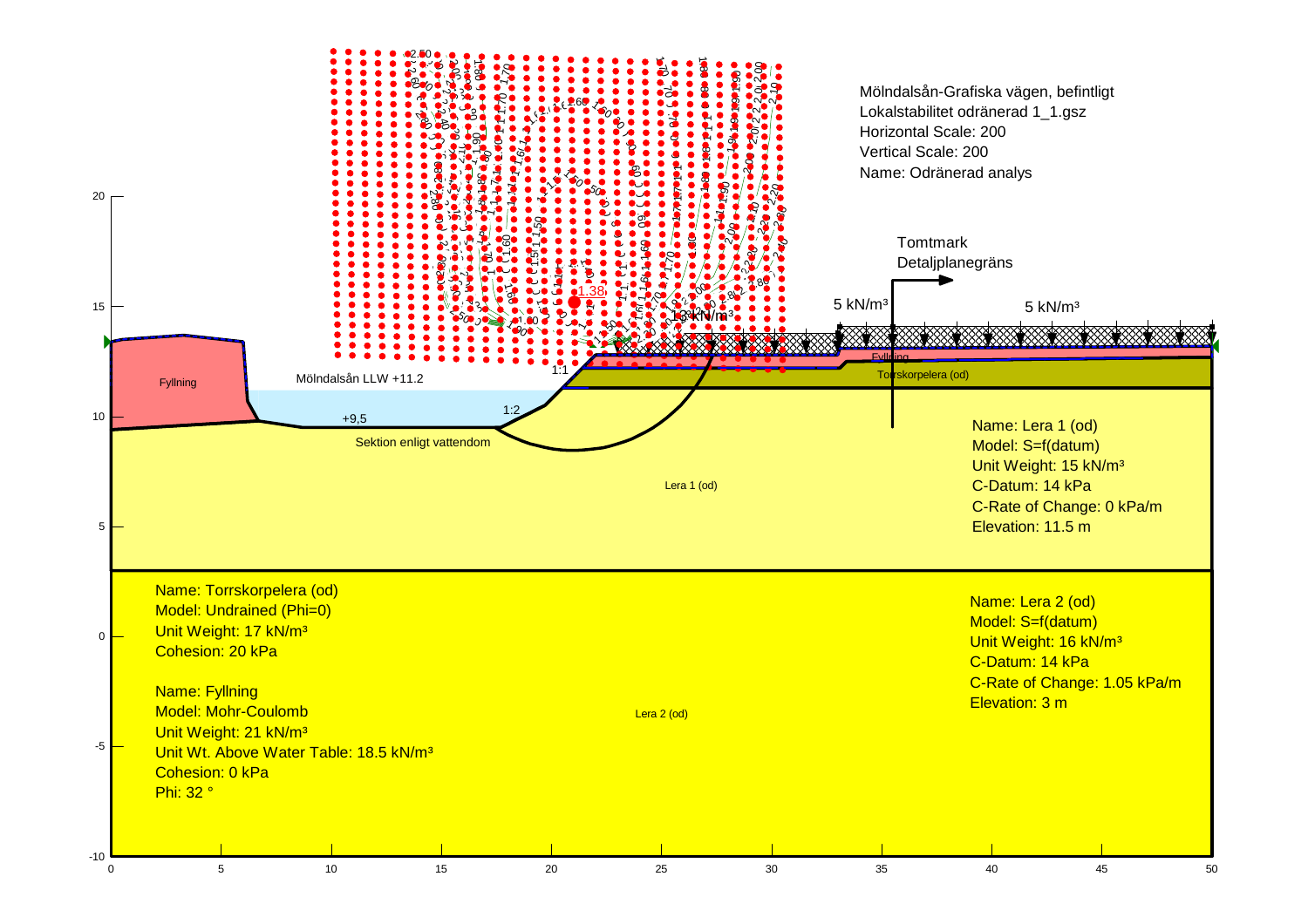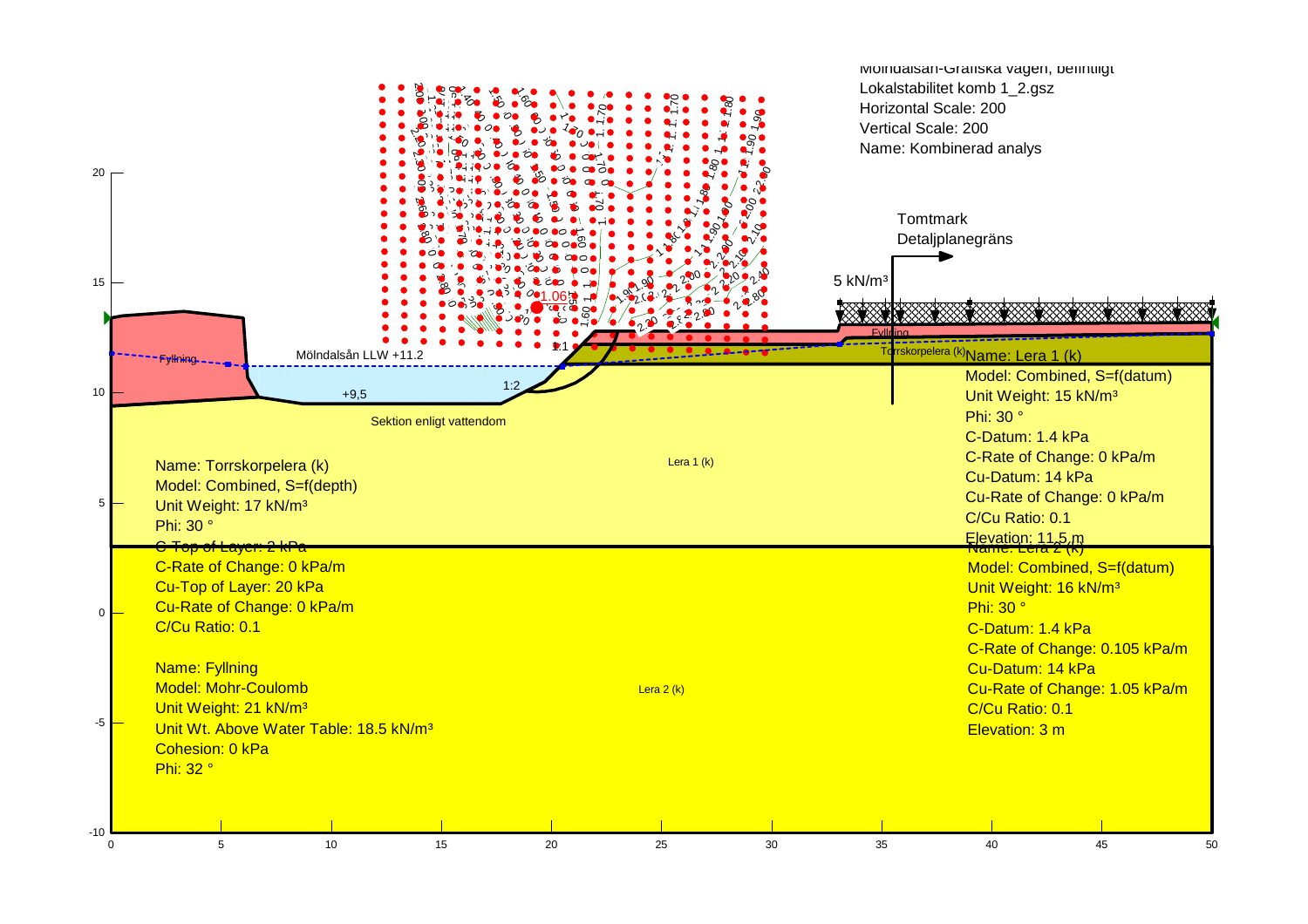Mölndalsån-Grafiska vägen, befintligtTotalstabilitet odränerad 1\_3.gszHorizontal Scale: 200Vertical Scale: 200Name: Odränerad analys

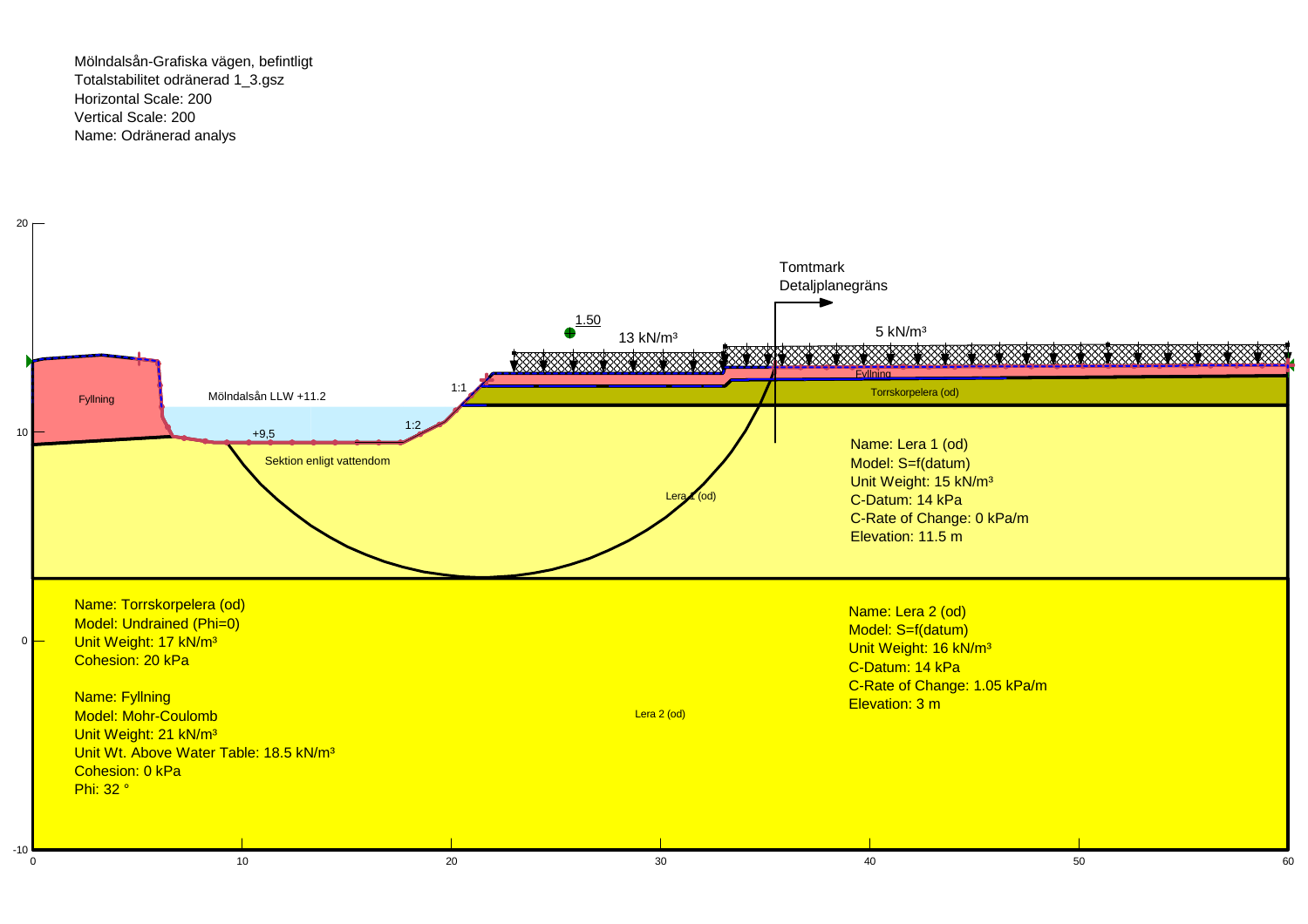Mölndalsån-Grafiska vägen, befintligtTotalstabilitet komb 1\_4.gszHorizontal Scale: 200Vertical Scale: 200Name: Kombinerad analys

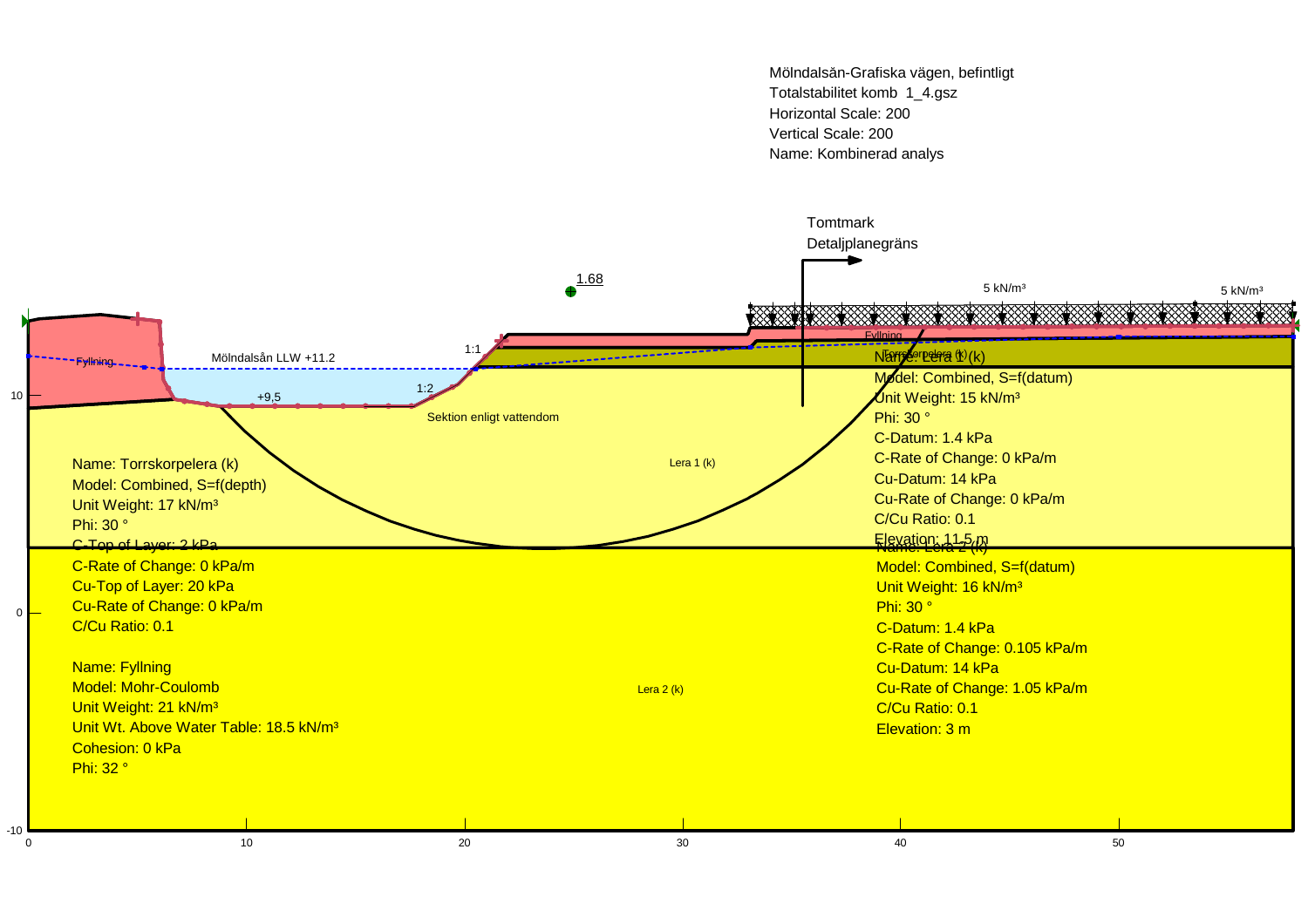Mölndalsån-Grafiska vägen, befintligt Totalstabilitet byggnad EE 1\_5o6.gszHorizontal Scale: 200Vertical Scale: 200Name: Odränerad analys